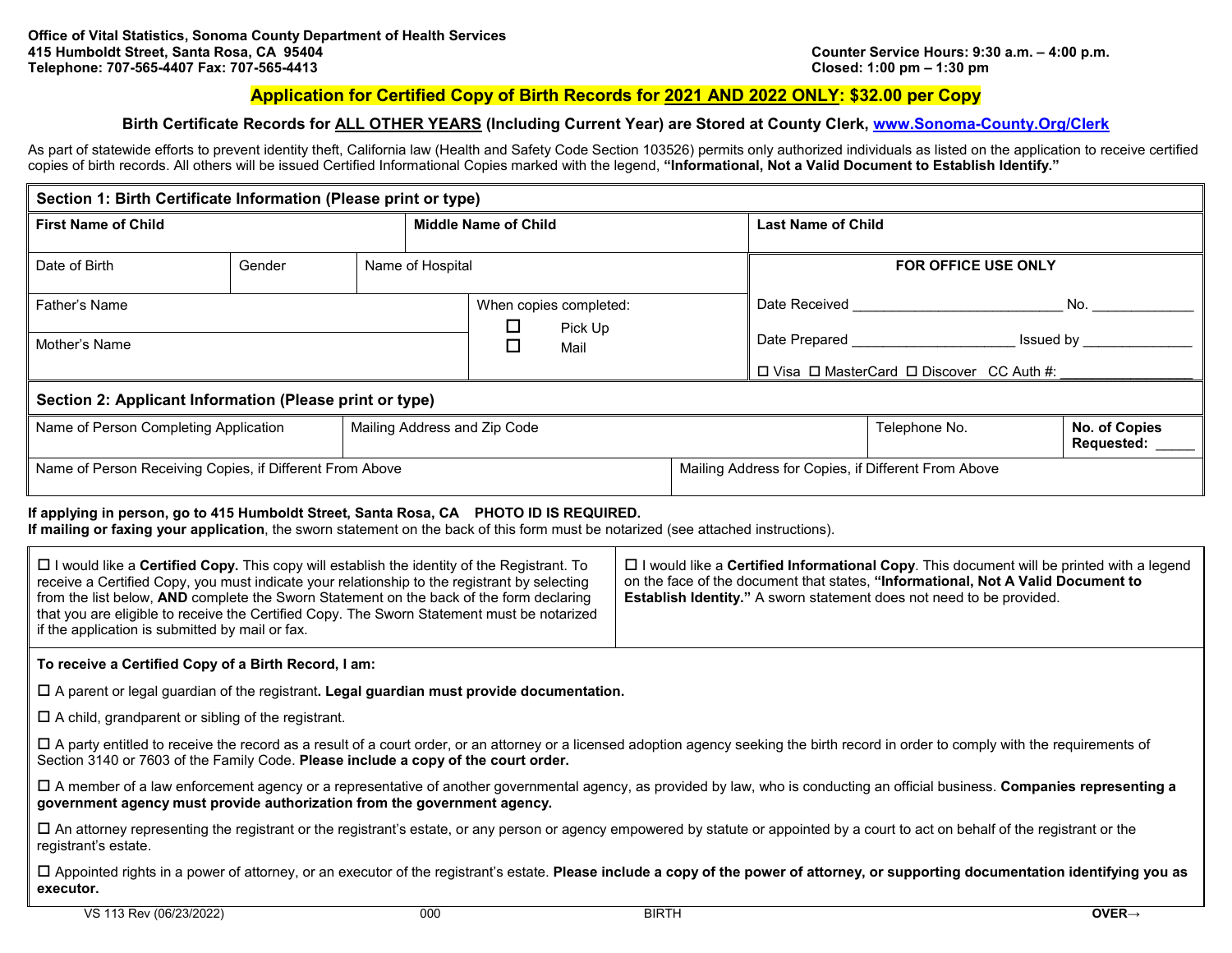# **SWORN STATEMENT**

|               | (Printed Name)                                                                                                       |                                      |                              | swear under penalty of perjury under the laws of the State of                                                                                                                                                                                                                               |
|---------------|----------------------------------------------------------------------------------------------------------------------|--------------------------------------|------------------------------|---------------------------------------------------------------------------------------------------------------------------------------------------------------------------------------------------------------------------------------------------------------------------------------------|
|               | eligible to receive a certified copy of the birth record of the following individual(s):                             |                                      |                              | California that I am an authorized person, as defined in California Health and Safety Code Section 103526 (c), and am                                                                                                                                                                       |
|               |                                                                                                                      |                                      |                              |                                                                                                                                                                                                                                                                                             |
|               | <b>Name of Child</b>                                                                                                 |                                      |                              | <b>Relationship to Child</b>                                                                                                                                                                                                                                                                |
|               |                                                                                                                      |                                      |                              |                                                                                                                                                                                                                                                                                             |
|               | The remaining information must be completed in the presence of a Notary Public or Office of Vital Statistics staff.) |                                      |                              |                                                                                                                                                                                                                                                                                             |
|               |                                                                                                                      |                                      | $\overline{(City)}$          |                                                                                                                                                                                                                                                                                             |
|               |                                                                                                                      |                                      |                              | (State)                                                                                                                                                                                                                                                                                     |
|               |                                                                                                                      |                                      |                              | (Signature)                                                                                                                                                                                                                                                                                 |
|               |                                                                                                                      |                                      |                              | Note: If submitting your order by mail or fax, you must have your sworn statement notarized using the Certificate of                                                                                                                                                                        |
|               | validity of that document.                                                                                           | <b>CERTIFICATE OF ACKNOWLEDGMENT</b> |                              | A notary public or other officer completing this certificate verifies only the identity of the individual<br>who signed the document, to which this certificate is attached, and not the truthfulness, accuracy or                                                                          |
|               |                                                                                                                      |                                      |                              |                                                                                                                                                                                                                                                                                             |
|               | $\overline{)}$ ss                                                                                                    |                                      |                              |                                                                                                                                                                                                                                                                                             |
|               |                                                                                                                      |                                      |                              |                                                                                                                                                                                                                                                                                             |
| On before me, |                                                                                                                      |                                      | (Insert your name and title) | , personally                                                                                                                                                                                                                                                                                |
|               |                                                                                                                      |                                      |                              |                                                                                                                                                                                                                                                                                             |
| appeared      | instrument the person(s), or the entity upon behalf of which the person(s) acted, executed the instrument.           |                                      |                              | , who proved to me on the<br>basis of satisfactory evidence to be the person(s) whose name is/are subscribed to the within instrument and acknowledged to me<br>that he/she/they executed the same in his/her/their authorized capacity(ies), and that by his/her/their signature(s) on the |
| correct.      |                                                                                                                      |                                      |                              | I certify under PENALTY OF PERJURY under the laws of the State of California that the foregoing paragraph is true and                                                                                                                                                                       |

NOTARY SIGNATURE